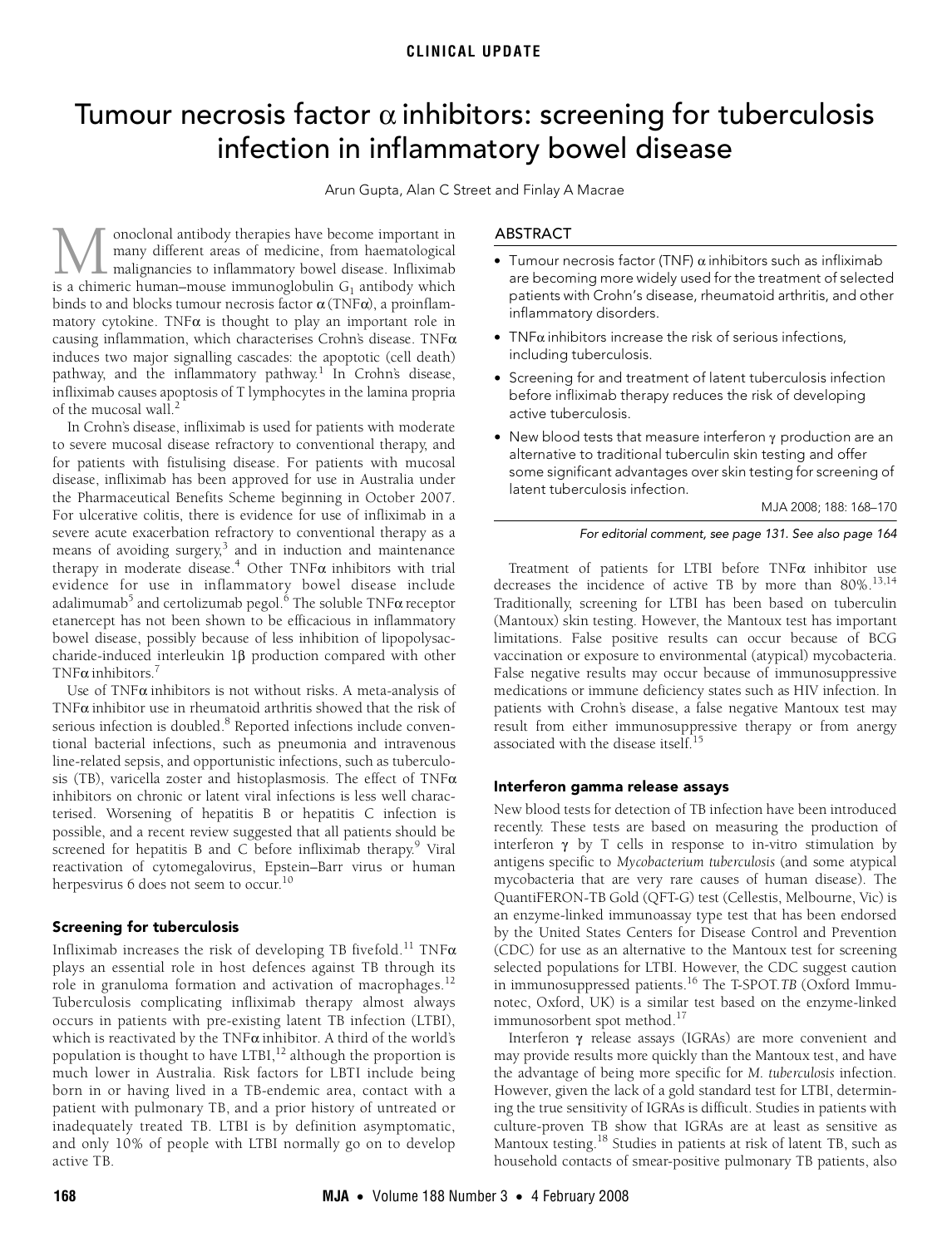indicate similar if not superior sensitivity to Mantoux testing, using extent of exposure to the index case as a surrogate marker of likelihood of latent infection[.18](#page-2-17)

Data concerning use of IGRAs in immunosuppressed patients (such as patients on immunomodulator drugs) are still limited. Studies in patients with HIV and in immunosuppressed haematology patients suggest that IGRAs are more sensitive than Mantoux testing for detecting LTBI.[19](#page-2-19)[,20](#page-2-20) A recent study of patients with inflammatory rheumatic conditions on immunosuppressive medications used risk factors for LTBI as a surrogate marker; this showed a closer association between these risk factors and the IGRA result than with the Mantoux test. Although the Mantoux result was positive more often than the IGRA, this may have represented false positive results due to the high rate of BCG vaccination (83%) in that United Kingdom study, rather than superior sensitivity.<sup>21</sup> These immunosuppressed populations may not directly translate to our population of patients with inflammatory bowel disease, but do offer us some information about LTBI screening in the setting of immunosuppression.

#### Guidelines for screening for LTBI

Current recommendations for LTBI screening in patients being considered for TNF $\alpha$  inhibitor therapy vary. The British Thoracic Society recommends asking about TB risk factors and performing a chest x-ray, but not a Mantoux test, because of the latter's reduced sensitivity in the setting of immunosuppression. Treatment of LTBI is considered for selected patients with epidemiological risk factors, even if the chest x-ray is normal (in addition to those with chest xray changes or past history of TB).<sup>11</sup> The CDC guidelines suggest Mantoux testing of patients with TB risk factors. A chest x-ray is performed only if treatment of LTBI is planned, to exclude active TB. Treatment of LTBI may be considered in patients with a negative Mantoux test if there are convincing epidemiological risk factors.

#### Alternative screening guideline incorporating an IGRA in Australia

We propose an approach that incorporates an IGRA as an alternative to the Mantoux test (Box). All patients for whom  $TNF\alpha$ inhibitor therapy is being considered should have:

• an IGRA (such as QFT-G); and

• a history taken for TB risk factors and for current symptoms suggestive of active TB; and

• a chest x-ray, unless in a low-risk group (Australian-born and younger than 50 years with no other risk factors on history).

Patients should be considered for treatment of LTBI (previously known as chemoprophylaxis) and referred to an appropriate specialist if any of the following criteria are met:

• positive IGRA;

• radiographic lesions suggestive of past TB infection (eg, calcified nodular lesions, apical fibrosis, pleural scarring); or

• a history of previous TB (unless an adequate treatment course can be verified).

For patients with TB risk factors who have a normal chest x-ray and negative IGRA, addition of a Mantoux test may improve sensitivity. We advise against "blind" treatment of LTBI, but these patients must be followed very closely during  $TNF\alpha$  inhibitor treatment and any symptoms suggestive of TB, such as unexplained cough, fever or weight loss, should be promptly and aggressively investigated. If TB is suspected,  $TNF\alpha$  inhibitor



therapy should be withheld and only restarted if TB can be confidently excluded.

In some cases, an indeterminate result occurs because of a low or absent positive control response (or alternatively, a high background interferon γ response in the nil control).<sup>22</sup> For patients with TB risk factors and an indeterminate result who are not on immunosuppression, the test can be repeated in 2 weeks. If it remains indeterminate (or the patient is on immunosuppression), referral to an infectious diseases or respiratory medicine specialist is advised (Dr David Leslie, Director, Victorian Mycobacterium Reference Laboratory, Victorian Infectious Diseases Reference Laboratory, Melbourne, Vic, personal communication).

Compared with Mantoux testing, this approach incorporating an IGRA is more convenient for patients, does not require a trained tuberculin skin tester and, as a consequence, ought to improve adherence to LTBI screening by clinicians. The greater specificity of IGRAs may mean that fewer patients will be unnecessarily treated for LTBI with isoniazid (with attendant risks of hepatotoxicity). The disadvantage is that, if the IGRA is less sensitive than Mantoux testing, patients with LTBI infection will be missed.

#### Alternative IGRA testing approaches

Some clinicians advocate performing a Mantoux test in addition to an IGRA and chest x-ray, the rationale being that patients with LTBI who have a negative IGRA result may be detected by the Mantoux test and vice versa. This may be a reasonable approach, but adds to the complexity and inconvenience of the screening process; it may be an option in people with TB risk factors and a negative IGRA result.

The use of a lower positive cut-off in the QFT-G test (analogous to applying a lower cut-off of 5 mm for the Mantoux test in immunocompromised patients) is untested and not recommended.

## Treatment of latent tuberculosis infection

Treatment of LTBI generally consists of treatment with isoniazid for a minimum of 9 months. Whether to start the TNF $\alpha$  inhibitor